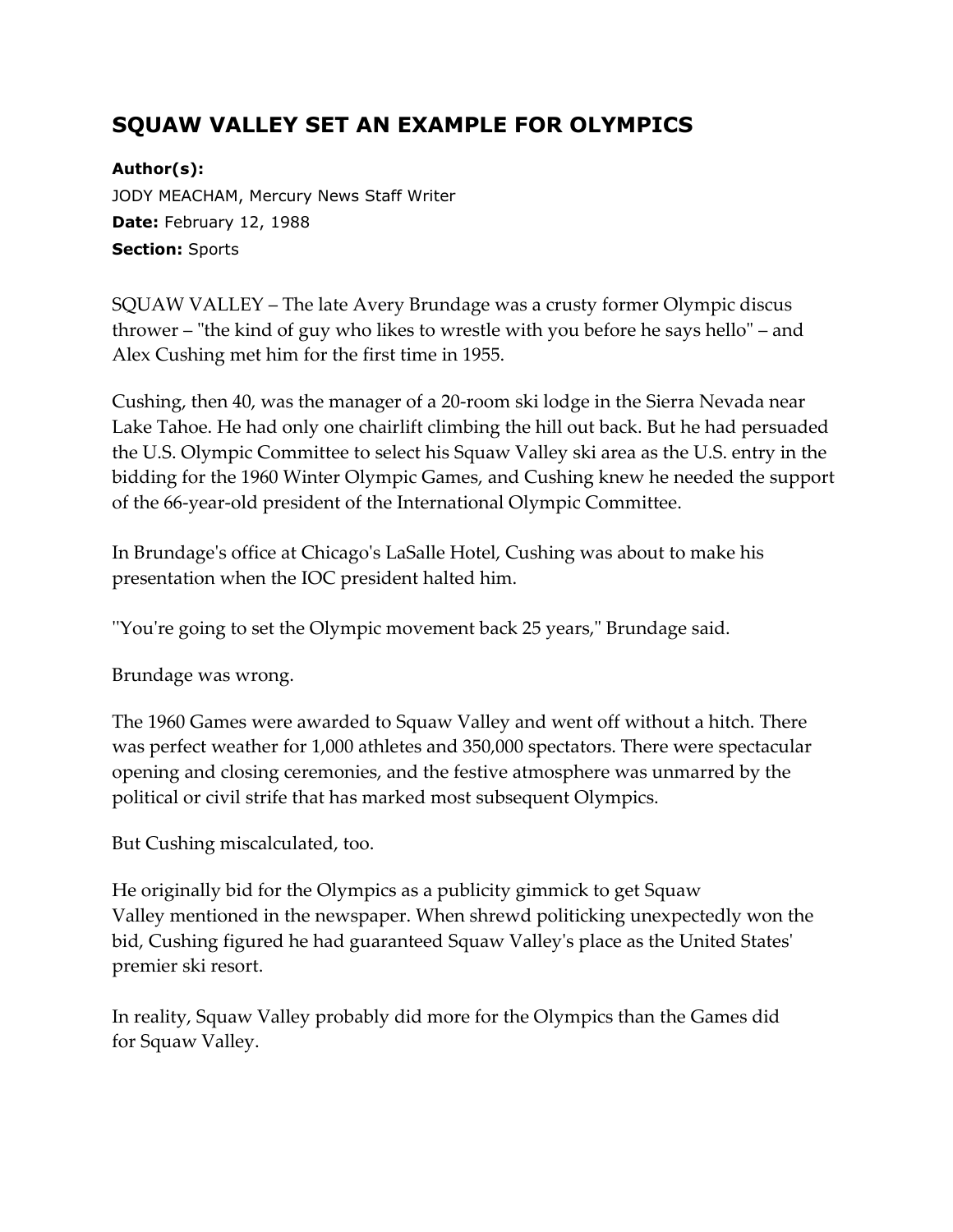CBS paid \$50,000 to televise the 1960 Winter Games (the first to be shown on live TV), and the network sent Walter Cronkite to anchor the production. Even by the standards of the day, the rights fee was a token sum.

But that deal cemented a relationship between the Olympics and television that has been the most important factor in the financing and popularizing of every Olympics since, winter and summer.

ABC will spend \$309 million for broadcast rights for the Calgary Olympics, making TV rights the 1988 Games' largest single source of revenue, including Canadian government subsidies and corporate sponsorships.

The 1960 Games also were significant for other reasons:

- Walt Disney was commissioned to stage the opening and closing ceremonies, turning what was a routine part of the Olympic program into a Hollywood pageant. The precedent was established for elaborate productions at every Games, with the zenith reached in 1984 at Los Angeles.
- They established the Winter Games' "home-nation advantage" when the U.S. ice hockey team, assembled just three weeks earlier, upset the favored Soviet Union to win the gold medal. Eight years later, Jean-Claude Killy swept the men's alpine skiing gold medals in Grenoble, France. In 1972 at Sapporo, three Japanese swept the medals in the 70-meter ski jump, an event in which Japan has not won a medal before or since. In 1976, Austrian Franz Klammer came from behind to win the downhill at Innsbruck. In 1980, the United States repeated its hockey miracle at Lake Placid. And in 1984, Yugoslavia won its first winter medal when Jure Franko won the silver in the giant slalom at Sarajevo.
- The Olympic Village, ideally a place where athletes from all over the world would eat, sleep and socialize with each other for the duration of the Games, worked exactly as it was envisioned. In few Games since has the village functioned so well as an informal international melting pot. In Calgary there will be two villages, separated by 50 miles.

Cushing's Squaw Valley resort, on the other hand, has flirted with bankruptcy since the 1960 Games. The huge ski-lift system installed for the Olympics fell into disrepair. The state and private owners argued over control of the resort for years.

Today, Squaw Valley is profitable, private and rebuilt from the ground up, but it is still better known among European skiers than it is among Americans outside California.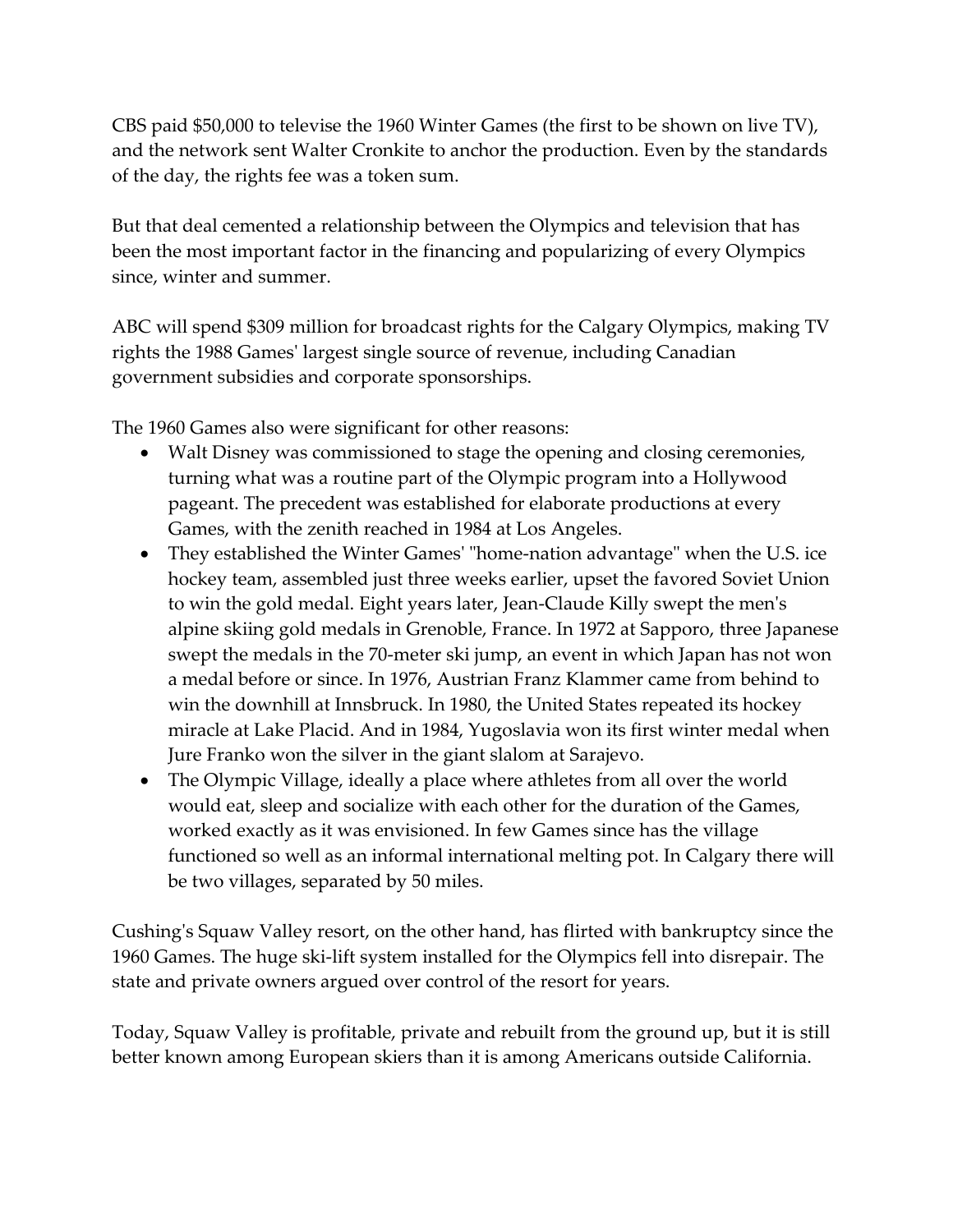''People told me, 'The Games will make you a household word,' " said Cushing, now 74, who still lives in an antique-filled blue frame house beside Squaw Valley's Cornice I ski lift. "That's right, but the truth of the matter is, it's all in what you do with it.

''I think we did not take full advantage of it the first few years after the Games."

And part of the failure, he concedes, was due to his personality.

Cushing was an Eastern-born, Harvard-educated lawyer who offended Tahoe locals when he wrested ownership of Squaw Valley from Wayne Poulsen, a California native who first owned and planned the area. The Westerners who weren't privy to the ins and outs of the ownership battle were put off by Cushing's brusque and even rude manner.

''We've been introduced 26 times, and he never remembers me," the wife of a neighboring resort owner told Time magazine in 1959.

But when it came to selling Squaw Valley to members of the U.S. and international Olympic committees – men from the same old money background – Cushing was a smashing success.

On Jan. 7, 1955, Cushing went to New York to present Squaw Valley's bid for the Winter Olympics to the USOC, competing against Reno, Nev., Sun Valley, Idaho, Lake Placid, N.Y. (which was host to the 1932 Winter Games and would stage them again in 1980) and Anchorage, Alaska.

''There were just eight or nine guys in the room," Cushing recalled. "They were very fair, these people. They asked me questions for the full 45 minutes. I do better as a counter-puncher, and the more questions I answered, the more they had. But I didn't have any problems with any of them because I had thought the thing out pretty well."

Squaw Valley was selected as the U.S. entry for the Games, and Cushing went about lining up support for his presentation to the IOC in Paris in June. After visiting Chicago, Cushing invited Brundage to visit Squaw Valley in February to see the place for himself.

''Who's going to go to Paris?" Brundage asked him when he arrived at the Reno airport.

''I guess I am," Cushing replied.

''They're going to kill you."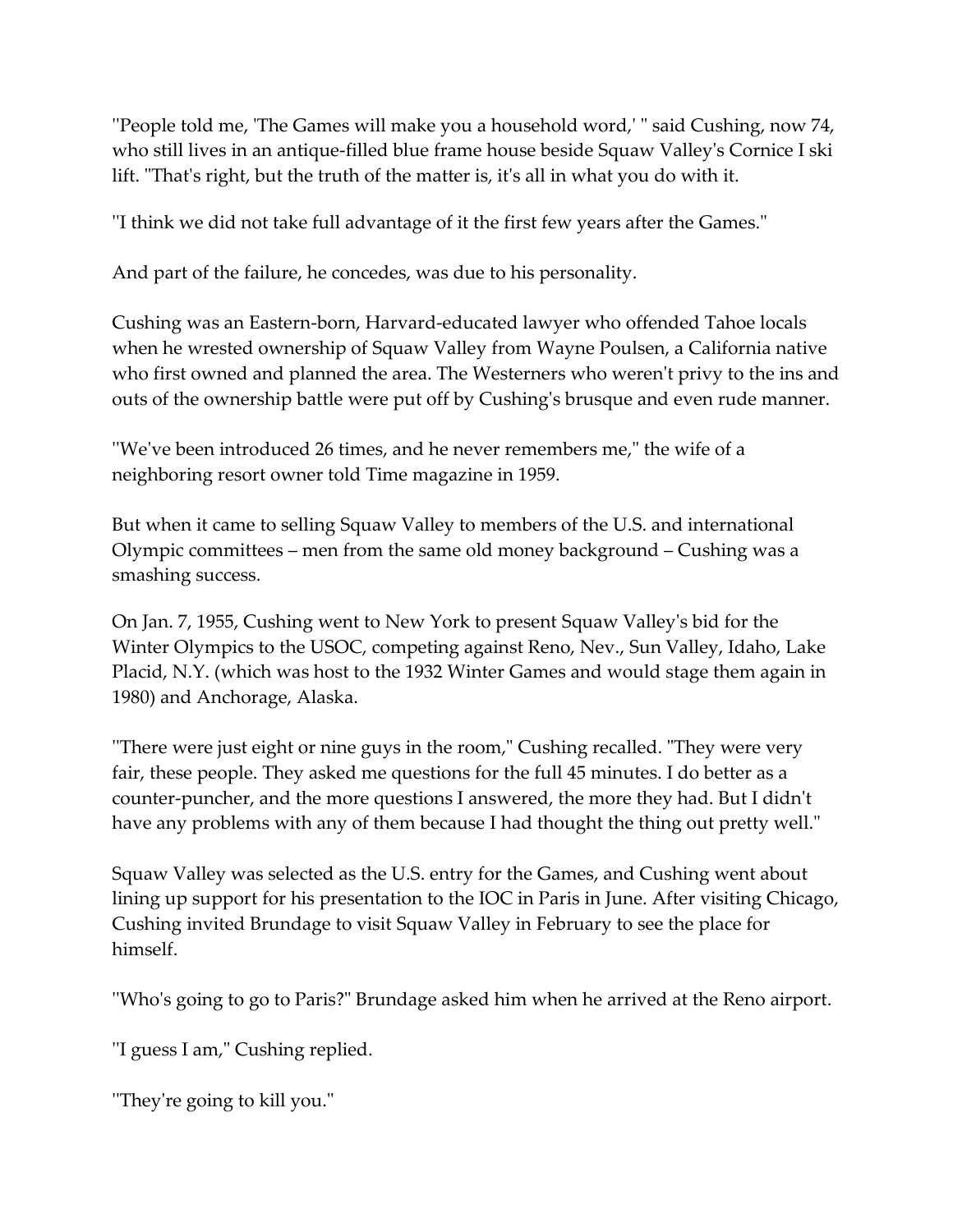Brundage said Innsbruck, Austria, had the bid virtually sewn up. The Winter Games were considered European property, and the IOC believed the only real decision was on which Alp to stage them.

Brundage made himself perfectly clear, Cushing said. He was an American, but that would not influence him in Paris. If his vote were needed to break a tie, he would vote for Innsbruck.

But when he finished his tour of Squaw Valley, Brundage – whose tenure as IOC president was marked by strenuous efforts to ban professionalism and maintain the "purity" of the Olympics – turned to Cushing and paid him his highest compliment.

''I will have to hand you one thing," Cushing recalled him saying. "You are an amateur."

Cushing was not an amateur politician. He went to Europe to meet with IOC delegates and size up the competition. In a St. Moritz Palace Hotel bar, he ran into Chicago Daily News reporter George Weller, whom he knew from Harvard.

Together they cooked up a plan to win the vote in Paris by locking in the votes of the IOC's warm-weather members.

''We said, hell, we'll go down to the Amazon and talk Winter Olympics to these guys," Cushing said. "Nobody ever discussed the Winter Games with these people in their lives. Then we contacted the countries in the Pacific Basin, because we felt California could relate to them.

''We had all those people solid, but nobody knew it. It wasn't until the day before the vote that Innsbruck realized they were going to have a ton of coal poured on them."

Still, the IOC was resistant. Cushing spent four hours before the committee answering questions and listening to accusations.

''There is no such place as Squaw Valley, you're not the mayor, and this is just a real estate scheme," he was told. But when the vote came, it was 32-30 for Squaw Valley.

When the Games opened, Cushing had put together a combination of state and federal financing to hold them. He had faced down President Eisenhower's secretary of state, John Foster Dulles, to allow the People's Republic of China's one-man team to enter the United States during the height of the Cold War.